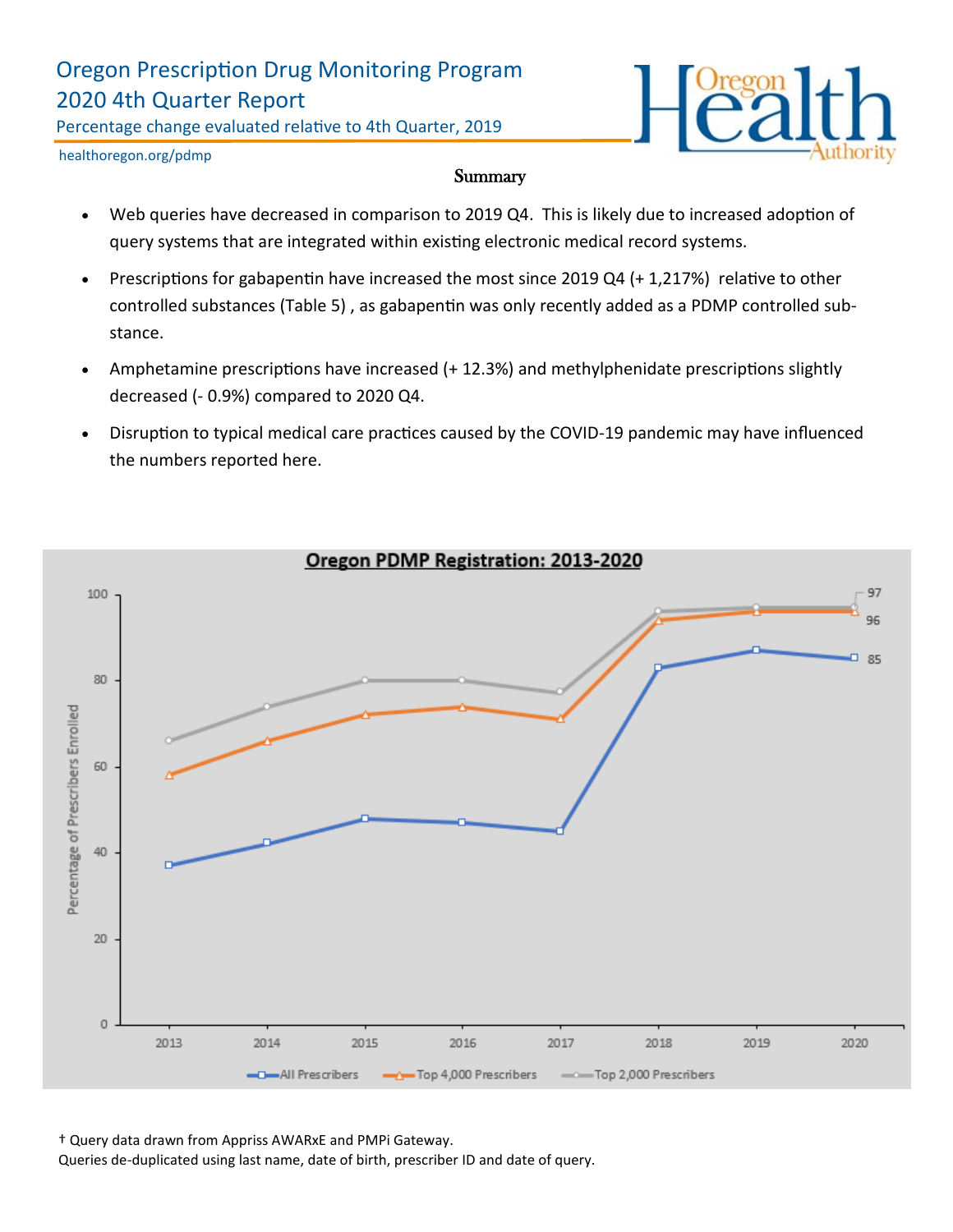

healthoregon.org/pdmp

#### Table 1. PDMP Queries Summary Statistics: October-December, 2020

| <b>Measure</b>              | <b>Web Portal</b> | % Change* | Integrated |
|-----------------------------|-------------------|-----------|------------|
| Queries +                   | 216,308           | $-33.7%$  | 5,895,084  |
| <b>Healthcare providers</b> | 58,517            | $-33.5%$  | 4,985,318  |
| <b>Pharmacies</b>           | 49,305            | $-39.6%$  | 909,766    |
| <b>Delegates</b>            | 108,420           | $-30.7%$  | -          |

- Web Portal queries have decreased from the same quarter last year across all user groups.
- The number of integrated queries continues to increase.
- Patterns of PDMP use are likely driven by the increasing adoption of PDMP integration by hospitals, clinics, and pharmacies.

## Table 2. Special Requests: October-December, 2020

| <b>Measure</b>                | <b>Count</b> |  |
|-------------------------------|--------------|--|
| <b>Special Requests Total</b> | 73           |  |
| <b>Patient Records</b>        | 6            |  |
| <b>Healthcare Board</b>       | 65           |  |
| <b>Law Enforcement</b>        |              |  |

- 73 special requests were received and processed by PDMP staff.
- Healthcare boards were the most frequent originators of these requests.

† Query data drawn from Appriss AWARxE web portal, the PMPi Gateway audit file and the EDIE supplementary audit file. Queries de-duplicated using last name, date of birth, prescriber ID and date of query.

<sup>\*</sup> Percentage change figures evaluated relative to the same time period during the prior year.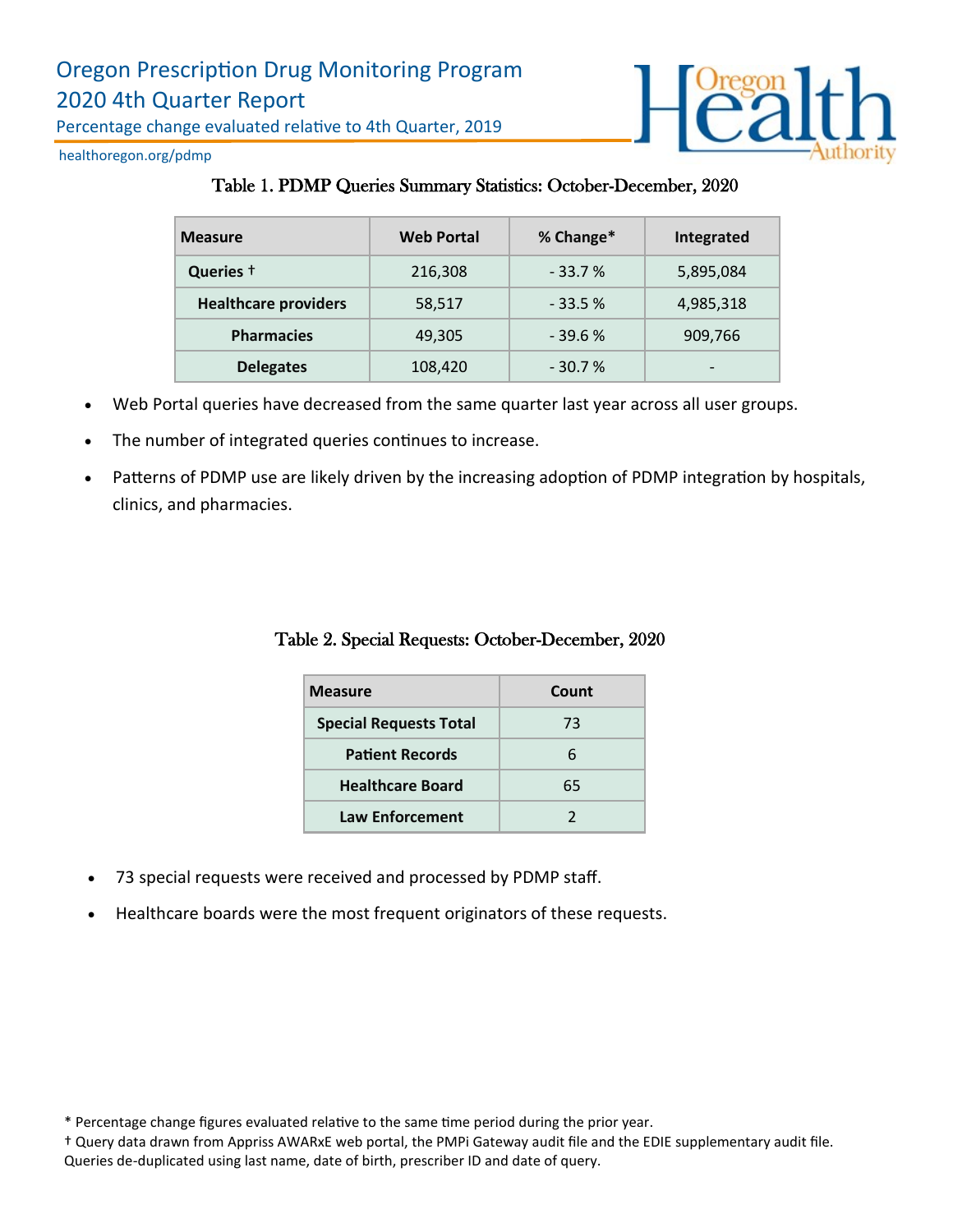

healthoregon.org/pdmp

## Table 3. PDMP Enrollment and System Use: October-December, 2020

|                           | <b>Prescribers</b> | <b>Enrolled</b> | <b>Web Queried</b> | Integrated      | <b>Total Queried</b> |
|---------------------------|--------------------|-----------------|--------------------|-----------------|----------------------|
| <b>All Prescribers</b>    | 18.429             | 15,585 / 84.6 % | 4,580 / 29.4 %     | 10,497 / 67.4 % | 11,664 / 74.8 %      |
| <b>Top 4K Prescribers</b> | 4.000              | 3,843 / 96.1 %  | 2,007/52.2%        | 3,261/84.9%     | 3,519 / 91.6 %       |
| <b>Top 2K Prescribers</b> | 2,000              | 1,936 / 96.8 %  | 1,142/59%          | 1,678 / 86.7 %  | 1,805 / 93.2 %       |

- During the 4th quarter of 2020 there were 18,429 prescribers who wrote a prescription for a controlled substances in Oregon.
- By the close of the 4th quarter, 84.6 % of enrolled prescribers had queried the system; 96.1 % of the top 4,000 prescribers; 96.8 % of the top 2,000 prescribers through the web portal or an integrated system.
- The percentage of prescribers who queried the system, either through the web or integration, was higher in the 4th quarter of 2020 than the 4th quarter of 2019.

| <b>Discipline</b> | <b>Total User</b><br><b>Accounts</b> | % Change* | Web Users <sup>++</sup> | % Change* | Integrated<br><b>Users</b> |
|-------------------|--------------------------------------|-----------|-------------------------|-----------|----------------------------|
| MD/PA/DO          | 20,365                               | $-12.8%$  | 1,672                   | $-31.4%$  | 12,618                     |
| NP/CNS-PP         | 7,039                                | $-33.3%$  | 865                     | $-14.7%$  | 2,918                      |
| <b>RPh</b>        | 6,186                                | $-37.9%$  | 1,422                   | $-16.7%$  | 284                        |
| <b>Delegates</b>  | 5,621                                | $-38.0%$  | 1,814                   | $-23.6%$  | $\overline{\phantom{a}}$   |
| DDS/DMD           | 5,681                                | $-41.5%$  | 343                     | $-30.4%$  | 202                        |
| <b>ND</b>         | 3,629                                | $-53.1%$  | 135                     | $-14.0%$  | 397                        |

Table 4. PDMP Query by Clinical User Group: October-December, 2020

- Patterns of registration are likely driven by state mandated PDMP registration for prescribers and HIT integration efforts undertaken by health care systems.
- The number of users accessing the PDMP through the web portal is decreasing as more systems switch to an integrated platform.
- Total user accounts may have decreased due to periodic removal of inactive accounts, which is done as a data security precaution.
- \* Percentage change figures evaluated relative to the same time period during the prior year.

<sup>±</sup> Users that have submitted a query this quarter.

<sup>†</sup> Query data drawn from Appriss AWARxE and PMPi Gateway.

Queries de-duplicated using last name, date of birth, prescriber ID and date of query.